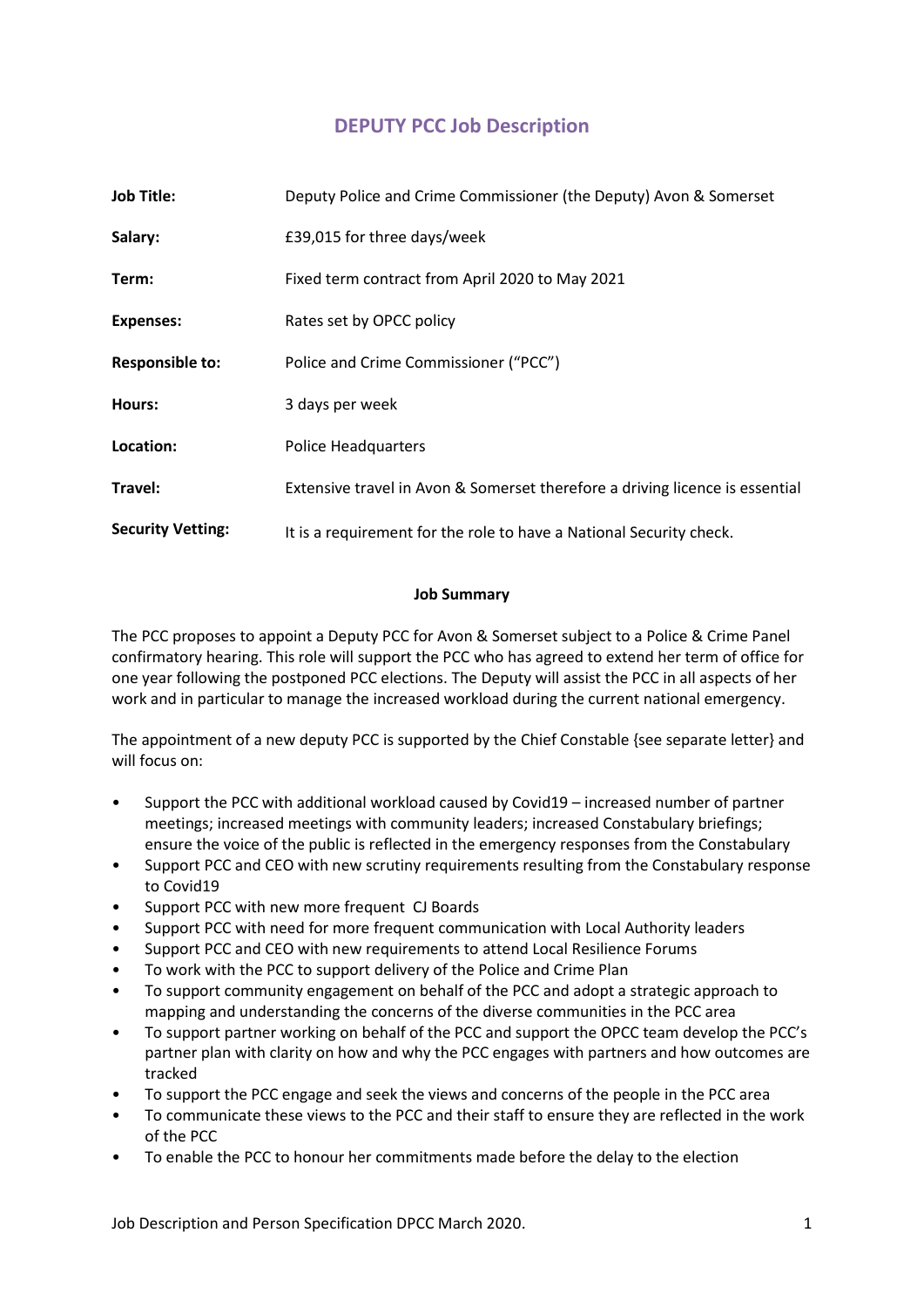# **Overview of the role**

The Police Reform and Social Responsibility Act 2011 enables the PCC to appoint a Deputy and to delegate certain functions and responsibilities to that person. The Act also outlines certain functions which cannot be delegated.

The role of the Deputy, whilst working with the PCC's other staff, is to deputise and support the PCC in carrying out their functions including:-

- a. Acting as a senior local link between communities and the police
- b. Acting as a trusted, neutral, objective and balanced representative of the PCC across the diverse communities and range of political landscapes in the PCC area
- c. Assisting in the development of the Police and Crime Plan
- d. Holding the chief constable to account
- e. Working co-operatively with community safety and criminal justice partners

The Deputy Police and Crime Commissioner may not:-

- a. Issue a Police and Crime Plan
- b. Determine police objectives
- c. Attend Police and Crime Panel meetings on behalf of the PCC
- d. Prepare the Annual Report
- e. Appoint or suspend the chief constable or call upon the chief constable to retire or resign
- f. Set the precept

# **Key responsibilities**

- 1. Covid19 national emergency support the PCC oversee the Constabulary and partner responses to the emergency health crisis. Support the PCC represent the voice of the public being reflected in this work Support the PCC cover the large increase in meetings being called and new scrutiny required
- 2. Local Resilience Forum support the PCC and her team attend and contribute to these meetings
- 3. Support the PCC Chair CJ Board and drive improvements in the CJ systems and processes
- 4. To support the PCC engage with the diverse Partners in the PCC area
- 5. To lead on community engagement on behalf of the PCC, to understand better and engage with all communities in the PCC area to ensure that their views are heard
- 6. To proactively enhance relationships with a wide range of stakeholders in the community safety and criminal justice sectors, to identify blockages or identify opportunities to improve the delivery of programmes that secure improved outcomes for local people.

Job Description and Person Specification DPCC March 2020. 2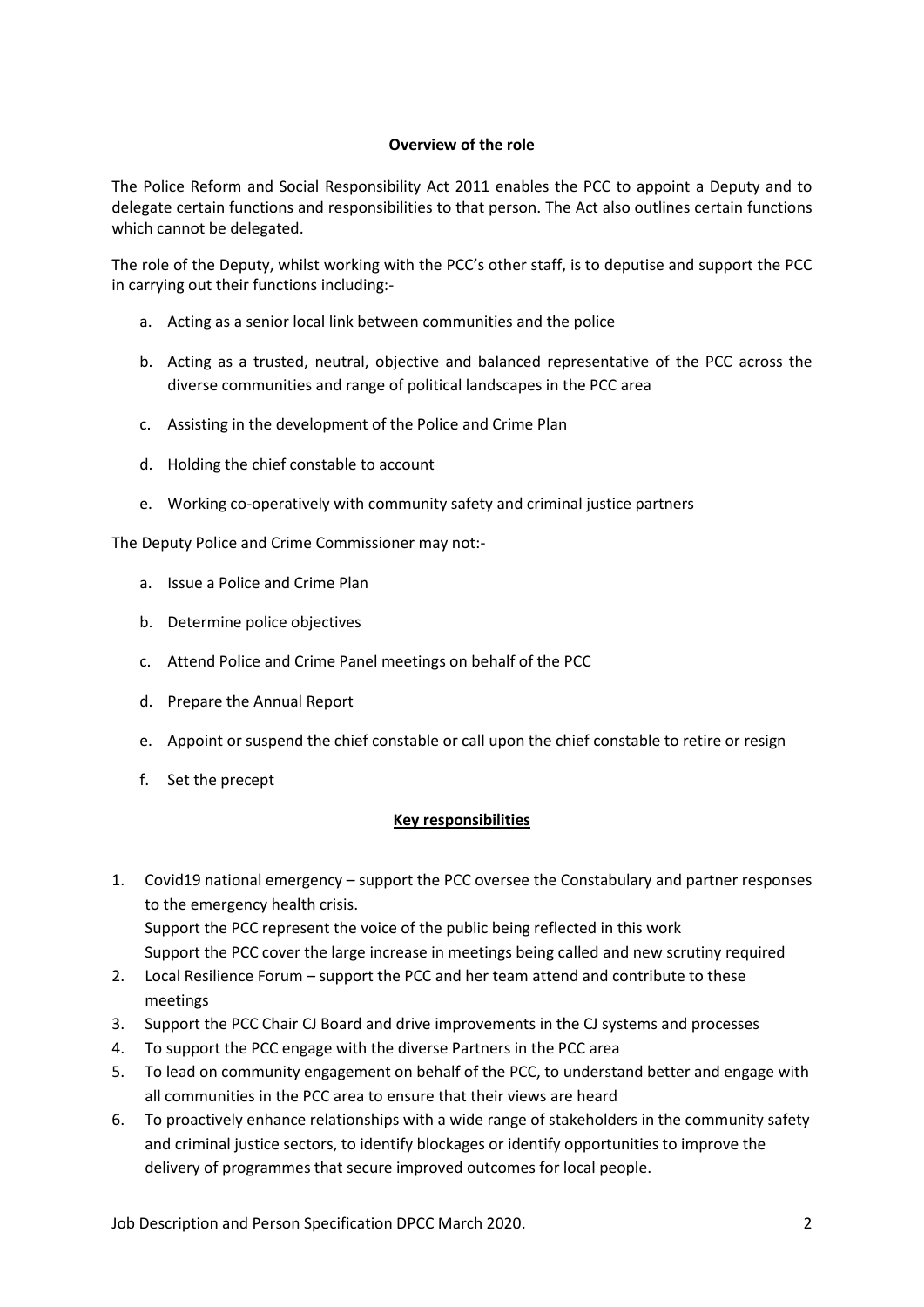- 7. Support the PCC in leading collaborative initiatives with local partners and stakeholders to reduce crime, reduce re-offending and enhance community policing.
- 8. To support the PCC quality assure the Force Futures programme (uplift in officer numbers) and support the PCC in scrutinising the outcomes for the public from this uplift in capacity as well as support overall scrutiny of the effectiveness and efficiency of policing
- 9. To act as an ambassador for the PCC and engage with relevant community groups, public bodies, elected representatives and organisations to better understand the policing needs of the community.
- 10. To support the PCC in ensuring that the needs of the community are represented in policing and where appropriate translate the community needs into legitimate actions and outcomes.
- 11. Help to brief senior local stakeholders including: MPs, councillors, government officials and other voluntary and criminal justice partners on the PCC's policy.
- 12. Represent the authorised views of the PCC to the media where appropriate.
- 13. On behalf of the PCC, help to generate policy proposals and respond to national policy developments. This will include engaging with other Police and Crime Commissioners.
- 14. Assist the Commissioner to work with organisations and individuals at regional and national levels.

The post holder must be prepared to undertake additional duties arising from changing circumstances but which do not change the general character or level of responsibility of the post.

# **Person Specification**

# **Personal qualities – the views of the Commissioner**

I am looking for someone in whom the Chief Constable and I have the utmost confidence, someone on whom we can depend and someone who has relevant experience, integrity and good judgement:

- Able to propose solutions to complex issues with the best interest of local people and vulnerable people always a priority
- Able to engage successfully and form effective working relationships with senior leaders
- Able to listen to diverse range of people and provide reassurance that their views will be heard
- Strong sense of independence
- Vision and an ability to think strategically and laterally
- Able to manage change and initiate innovation
- Able to give media interviews and presentations
- Strong understanding and knowledge of police and crime risks and issues and opportunities

# **Experience & qualifications**

• Deep experience of policing and crime issues

Job Description and Person Specification DPCC March 2020. 3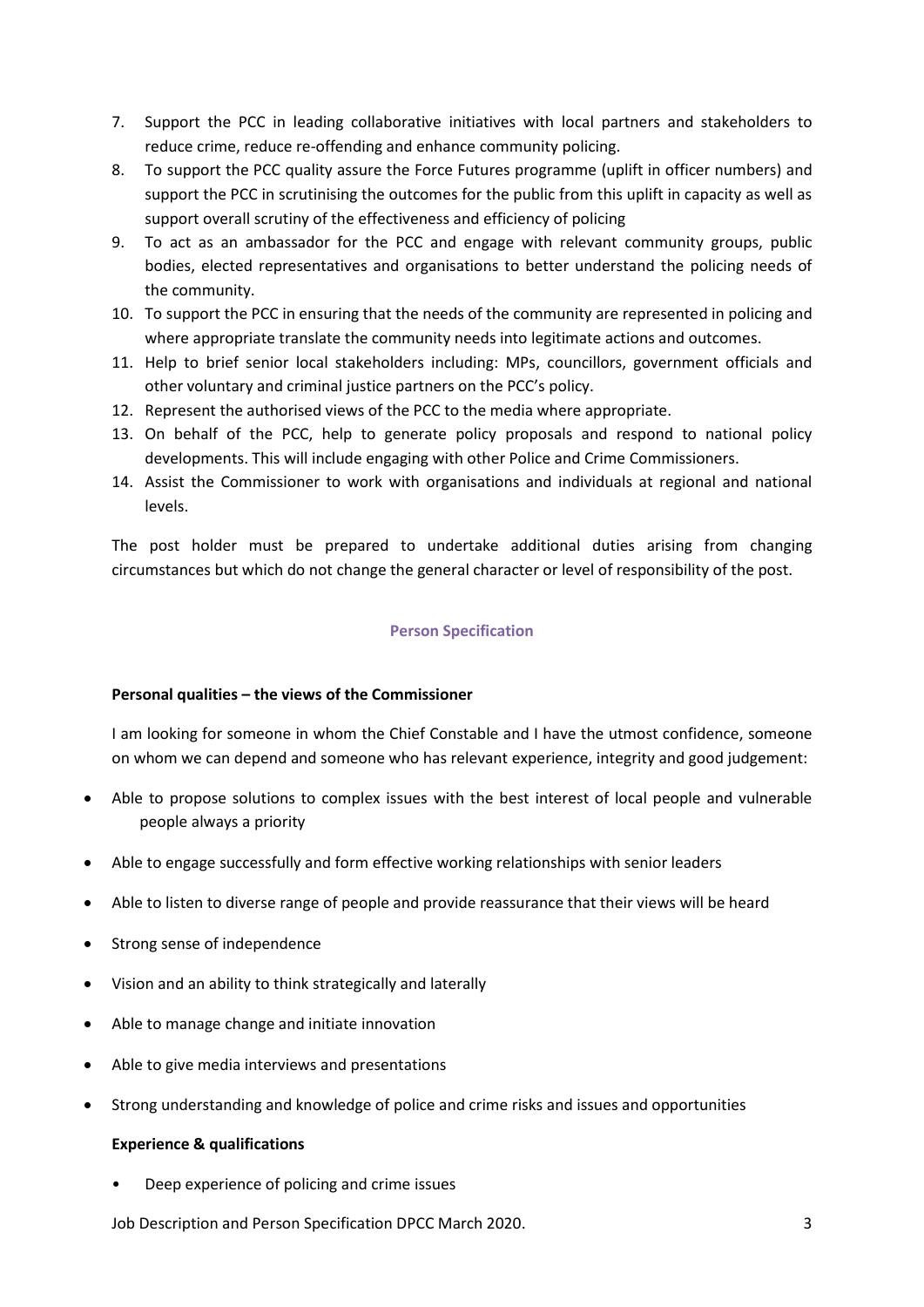- Track record of governance in a complex public sector environment
- An excellent understanding and experience of the diverse geographic, social and economic nature of the area
- Sound experience of working with diverse communities and working to secure improved outcomes for local people
- Educated to degree level or equivalent professional/specialised qualification or have experience, which demonstrates their intellectual capacity to operate within a complex role
- A good understanding and experience of organisational challenges of managing change
- Experience of organisational governance and scrutiny, with a sound understanding of accountability
- Experience of working across different agencies at strategic and operational levels
- Experience in translating strategic objectives into action

# **Skills - Essential**

- High-level communication and presentation skills
- Ability to engage, listen and understand communities with differing needs
- Ability to deliver on strategic goals and vision
- Ability to take a co-operative approach to achieving priorities, including developing effective collaboration proposals with relevant organisations
- Ability to think and operate at a strategic level, identifying issues and setting priorities at an organisation-wide level and/or over a lengthy time period
- Ability to maintain good working relationships with partner organisations
- Ability to build senior level relationships, influence and negotiate with high ranking officials
- A flexible approach to working during weekends and evenings should this be necessary
- Must reside in the Force area of Avon & Somerset
- Evidence of an understanding political structures, procedures and policies at both a local and national level
- Qualified to drive

# **Qualities**

- Is able to secure credibility, respect and recognition from peers and stakeholders
- Shares the Commissioner's aspirations, values and commitments
- Is able and confident to take personal responsibility for decisions made and to be able to communicate these effectively
- Is committed to the seven principles of public life (see Appendix A)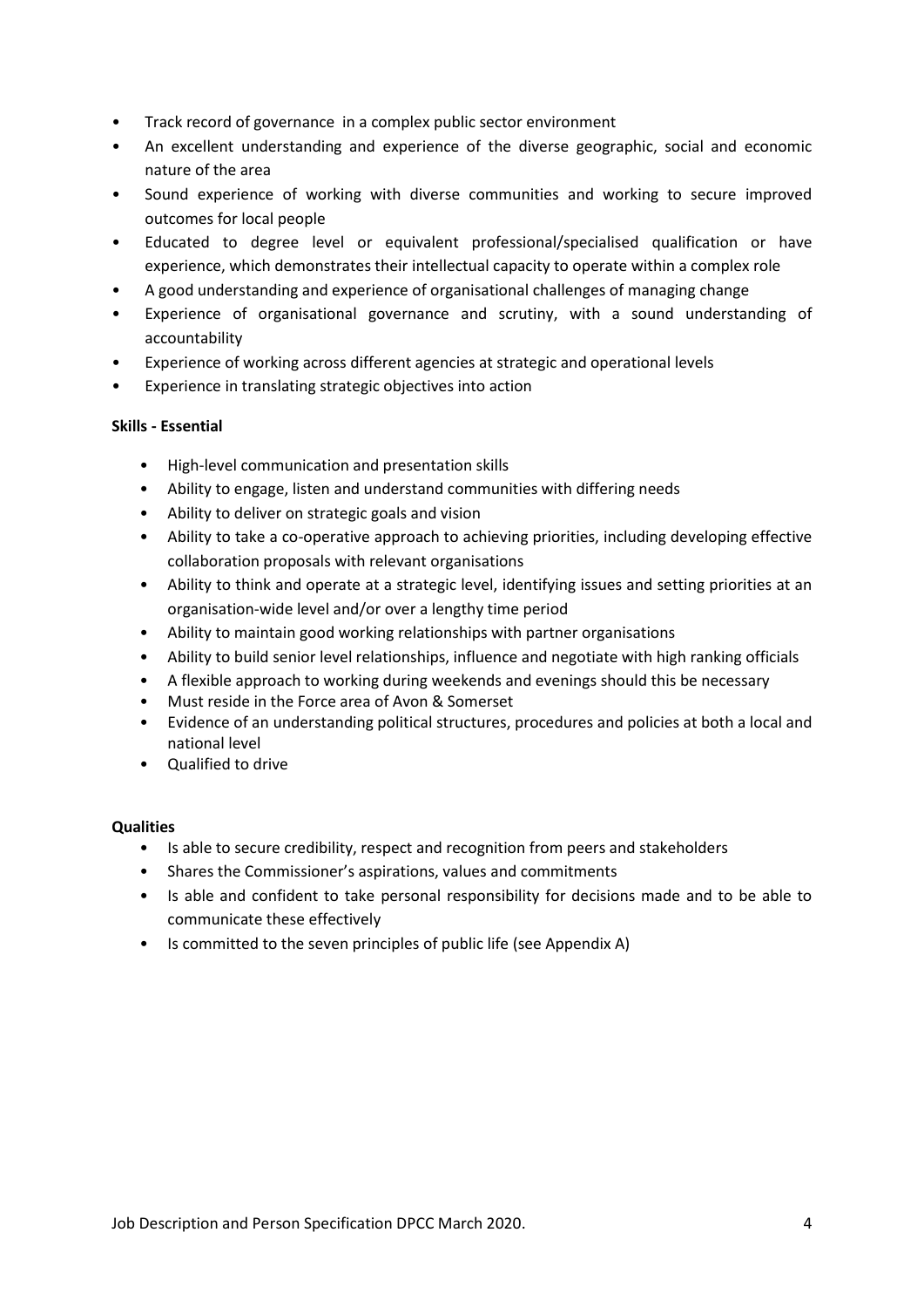# *Appendix A*

# **Code of Conduct**

The Code of Conduct provides that the Commissioner and his Deputy will abide by the seven principles set out in Standards in Public Life: First Report of the Committee on Standards in Public Life known as ― the Nolan Principles.

### **Selflessness:**

We will take decisions solely in terms of the public interest. We will not take decisions in order to gain financial or other material benefits for ourselves, our families, or friends.

### **Integrity:**

We will not place ourselves under any financial or other obligation to outside individuals or organisations that may influence our performance of our official duties.

### **Objectivity:**

In carrying out public business, including making public appointments, awarding contracts, or recommending individuals for rewards and benefits, we will make choices on merit.

### **Accountability:**

We are accountable for our decisions and actions to the public and submit ourselves to whatever scrutiny is appropriate to our office.

#### **Openness:**

We will be as open as possible about all decisions and action that we take. We will give reasons for our decisions and restrict information only when the wider public interest clearly demands.

#### **Honesty:**

We have a duty to declare any private interests relating to our public duties and to take steps to resolve any conflicts arising in a way that protects the public interest.

#### **Leadership:**

We will promote and support these principles through leadership and by our own example.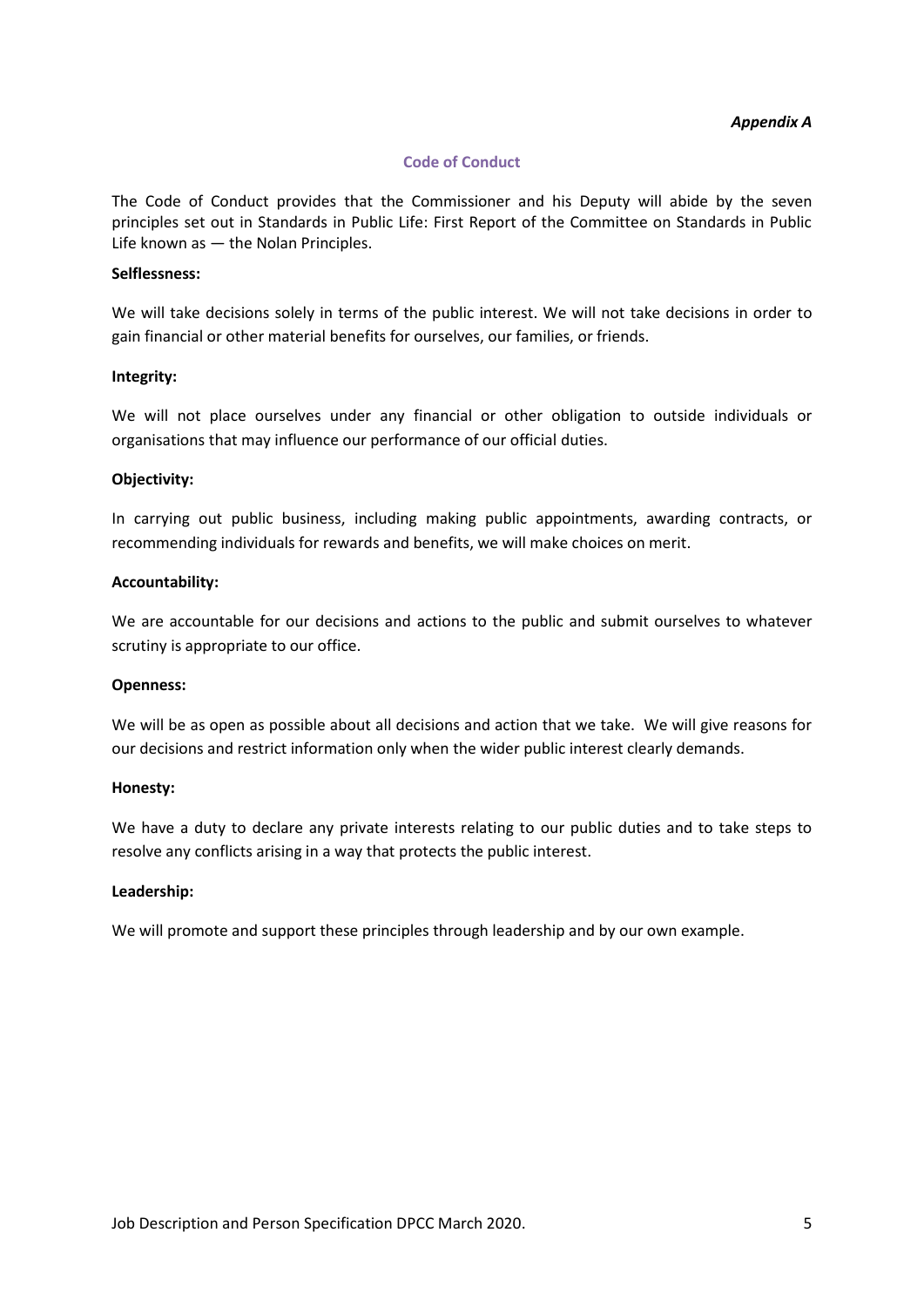# **Statutory duties of the Police and Crime Commissioner**

The PCC's primary duty is to secure an efficient and effective police force, which demonstrates value for money, meets the needs of the communities of the PCC's area and cuts crime.

By:

- holding the Chief Constable to account for the delivery of the police service
- setting and updating the Police and Crime Plan ("the Plan") and holding the Chief Constable to account for the Plan's delivery
- setting the force budget and precept
- regularly engaging with the public and communities

The PCC will set direction. This involves:

# **Setting the strategic direction and accountability for policing**

- setting strategic policing objectives
- holding the force to account through the Chief Constable
- consulting and involving the public
- being accountable to the electorate

### **Working with partners to prevent and tackle crime and re-offending**

- ensuring that the police respond effectively to public concerns and threats to public safety
- promoting and enabling joined up working on community safety and criminal justice
- increasing public confidence in how crime is cut and policing delivered

# **Invoking the voice of the public, the vulnerable and victims**

- ensuring that public priorities are acted upon, victims are consulted and that the most vulnerable individuals are not overlooked
- complying with the Equality Act
- contributing to resourcing of policing response to regional and national threats
- ensuring an effective policing contribution alongside other partners to national arrangements to protect the public from other cross-boundary threats in line with the strategic policing requirement

# **Ensuring value for money**

- responsible for the distribution of policing grants from central government and setting the precept raised through council tax
- holding the Chief Constable to account for the efficient use of funds and budgets delegated to the Constabulary to deliver the policing services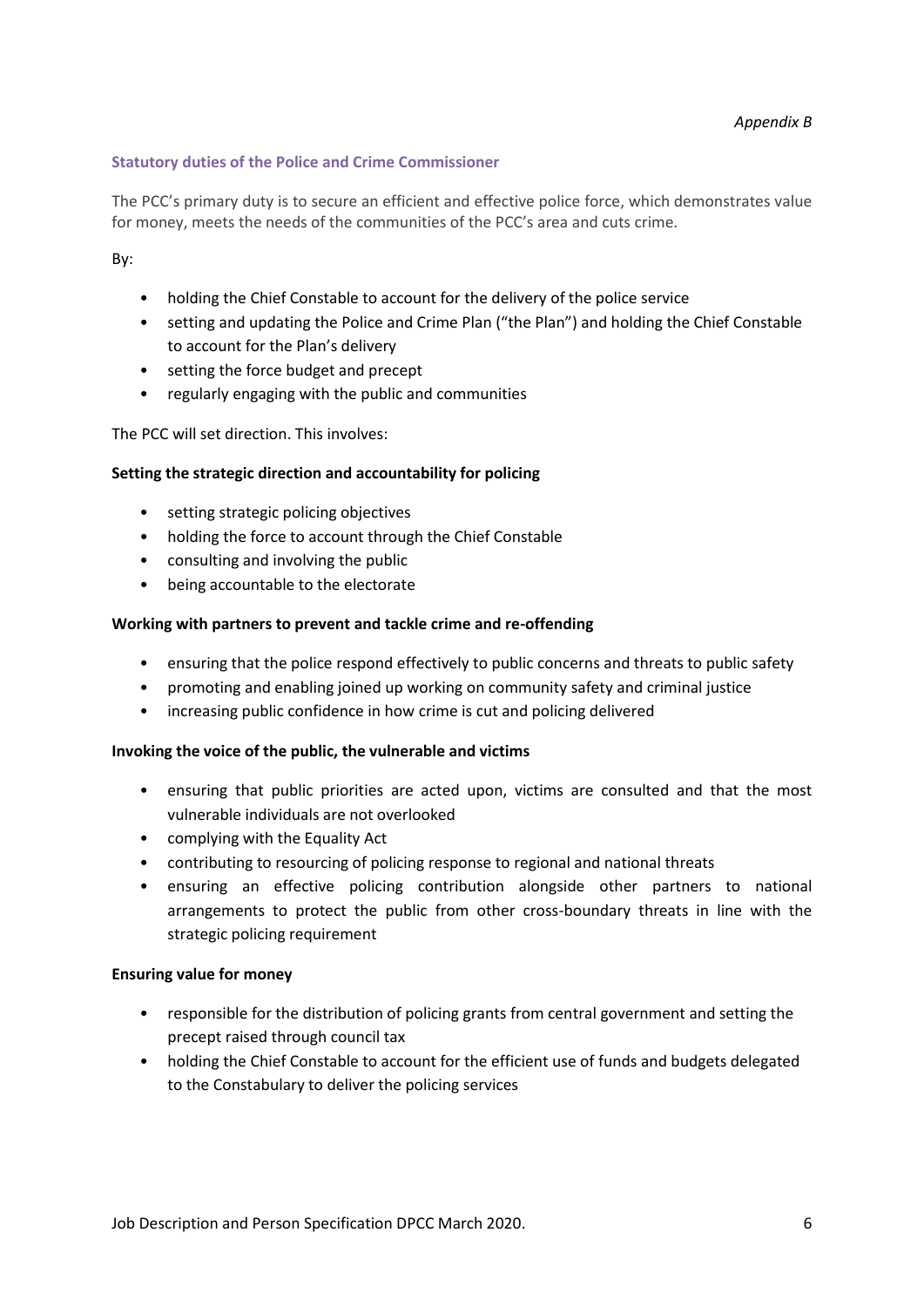# **Eligibility and Disqualification Criteria**

# **Extracts from the [Police Reform and Social Responsibility Act 2011](http://www.legislation.gov.uk/ukpga/2011/13/contents/enacted)**

# **S8 The Deputy Police and Crime Commissioner**

Relevant extracts from paragraph 8, Schedule 1, of the Police Reform and Social Responsibility Act 2011

- 8 (1) This paragraph applies to a person appointed under section 18 by a Police and Crime Commissioner to be the deputy police and crime Commissioner.
	- (2) None of the following may be appointed as the deputy police and crime commissioner
		- a) a person who has not attained the age of 18 on the day of the appointment;
		- b) a person who is subject to a relevant disqualification;
		- c) a Member of the House of Commons
		- d) a Member of the European Parliament
		- e) a Member of the National Assembly for Wales
		- f) a Member of the Scottish Parliament
		- g) a Member of the Northern Ireland Assembly
	- (3) The terms and conditions of a person who is appointed as the deputy police and crime commissioner must provide for the appointment to end not later than the day when the current term of Office of the appointing police and crime commissioner ends.
	- (4) Section 7 of the Local Government and Housing Act 1989 (appointment of staff on merit) does not apply to the deputy police and crime commissioner.
	- (5) In this paragraph "current term of office", in relation to the appointment of a deputy police and crime commissioner by a police and crime commissioner, means the PCC's term of office which is running at the time the appointment is made.
	- (6) For the purposes of this paragraph, a person is subject to a relevant disqualification if the person is disqualified from being elected as, or being, a police and crime commissioner under
		- a) section 65(1) (police officers, police-related employment etc), other than paragraph (e)(ii); or
		- b) section 66(1), 3(a)(iii) or (iv), 3(c) or 3(d) (citizenship, bankruptcy, criminal convictions & corrupt or illegal election practices)

# **S65 Disqualification from election or holding office as police and crime commissioner: police grounds**

Relevant extracts from Section 65(1) of the Police Reform and Social Responsibility Act 2011

65 (1) A person is disqualified from being elected as, or being, a Police and Crime Commissioner if the person-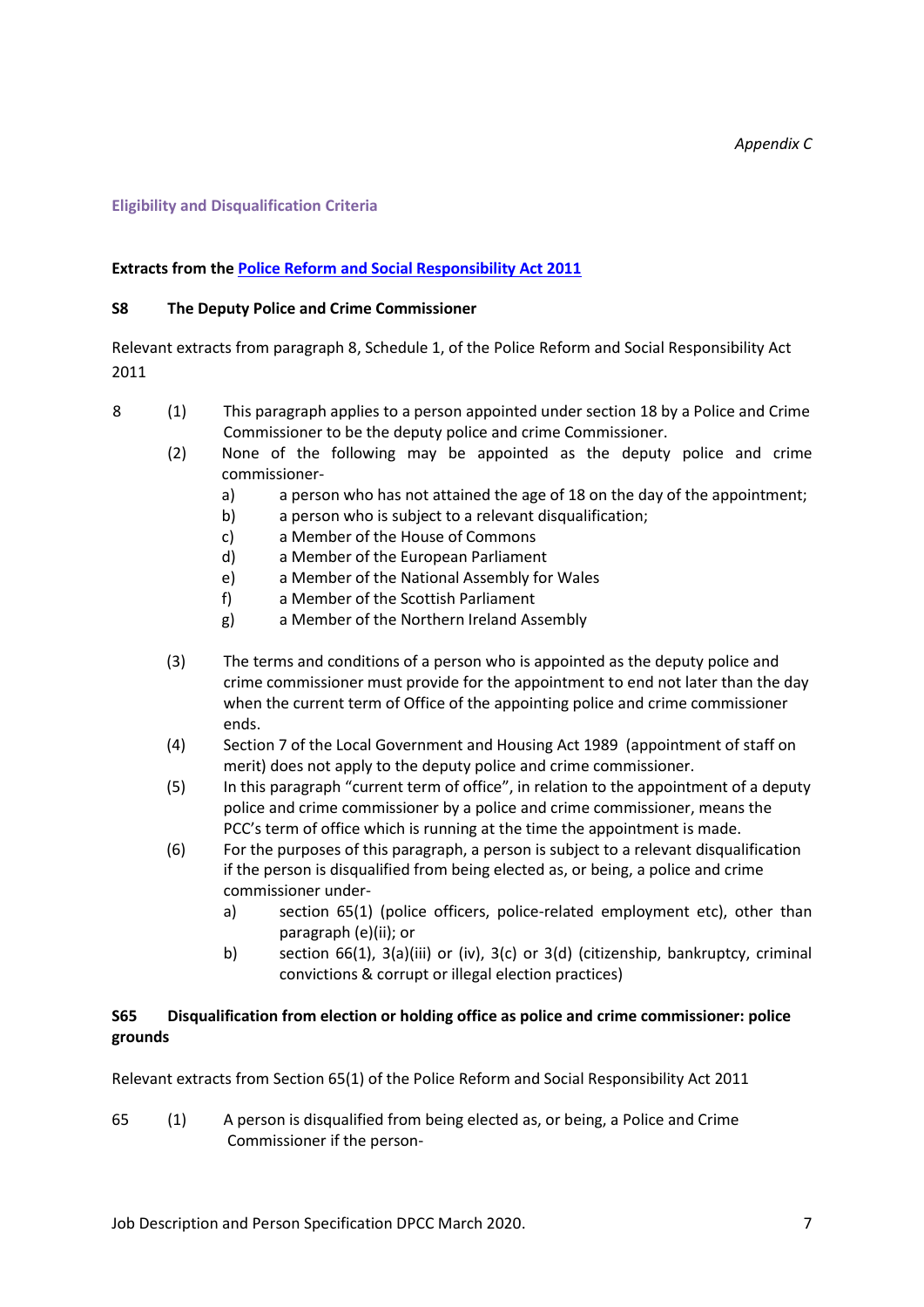- a) is disqualified from being a member of the House of Commons under section 1(1)(d) of the House of Commons Disqualification Act 1975 (members of police forces for police areas in the United Kingdom);
- b) is a member of-
	- *(i) the British Transport Police Force*
	- *(ii) the Civil Nuclear Constabulary*
- c) is a special constable appointed-
	- *(i) under section 27 of the Police Act 1996 for a police area or the City of London police area;*
	- *(ii) under section 25 of the Railways and Transport Safety Act 2003 (British Transport Police Force)*
- d) is a member of staff of the chief officer of police of any police force maintained for a police area;
- e) is a member of staff of-
	- *(i) a Police and Crime Commissioner;*
	- *(ii) the Mayor's Office for Policing and Crime;*
- f) is the Mayor of London;
- g) is a member of the Common Council of the City of London or a member of staff of that Council in its capacity as a police authority;
- h) is a member (including a member who is chairman or chief executive), or a member of staff, of-
	- *(i) the British Transport Police;*
	- *(ii) the Civil Nuclear Police Authority;*
	- *(iii) the Independent Police Complaints Commission;*
	- *(iv) the Serious Crime Agency;*
	- *(v) The National Policing Improvement Agency;*
- i) holds any employment in an entity which is under the control of-
	- *(i) a local policing body;*
	- *(ii) any body mentioned in paragraph (h);*
	- *(iii) the chief officer of police for any police force maintained for a police area or the City of London police area;*
	- *(iv) the chief officer of police for any police force mentioned in paragraph (b).*

# **S66 Disqualification from election or holding office as police and crime commissioner: other grounds**

Relevant extracts from Section 66 of the Police Reform and Social Responsibility Act 2011

- 66 (1) A person is disqualified from being elected as, or being, a police and crime commissioner unless the person satisfies the citizenship condition (see section 68)
	- (2) A person is disqualified from being elected as, or being, a police and crime commissioner if the person— .
		- (a) is disqualified from being a member of the House of Commons under section 1(1)(a) to (c) of the House of Commons Disqualification Act 1975 (judges, civil servants, members of the armed forces), or
		- (b) is a member of the legislature of any country or territory outside the United Kingdom.
	- (3) A person is disqualified from being elected as, or being, a police and crime commissioner if:-